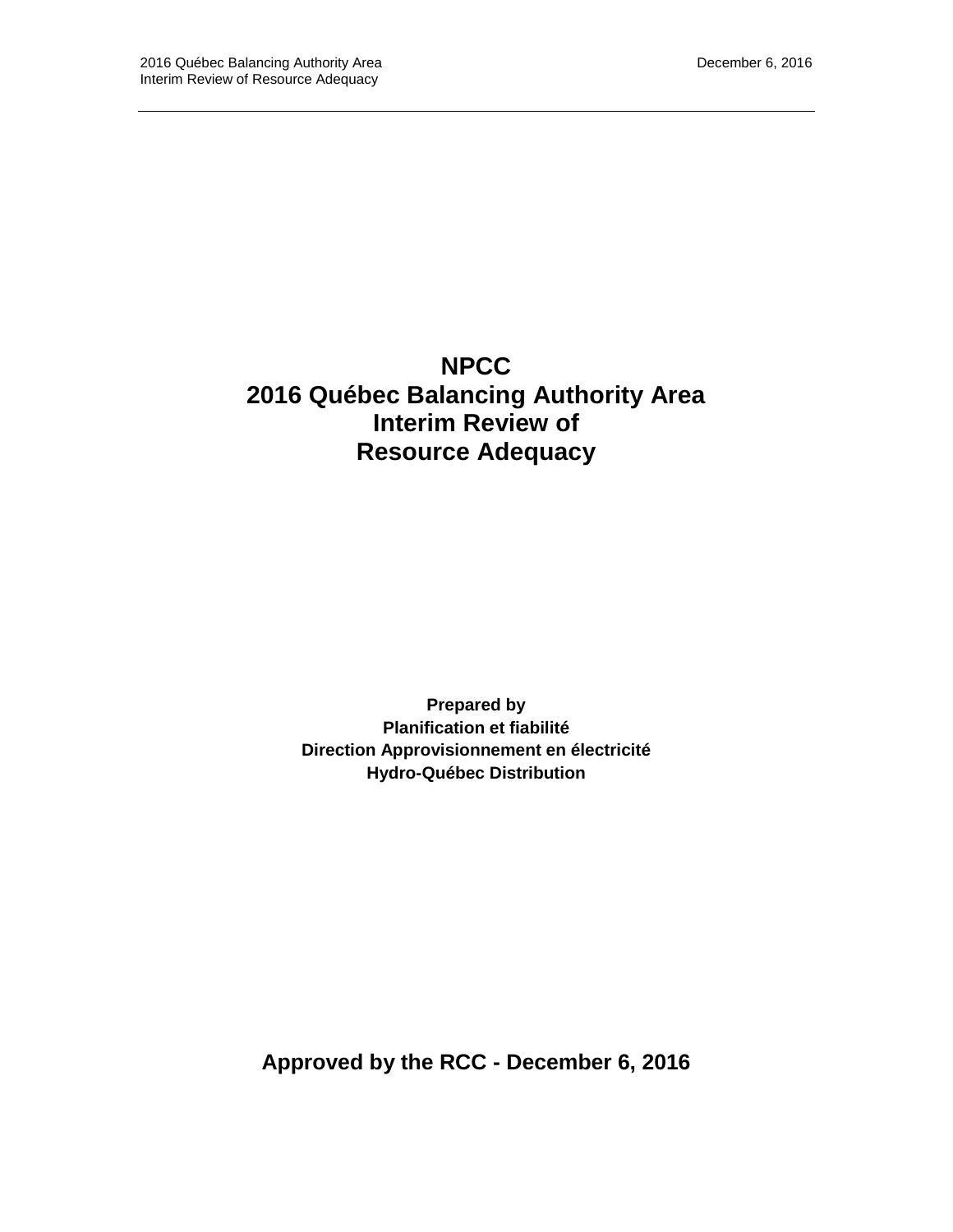This page intentionally left blank.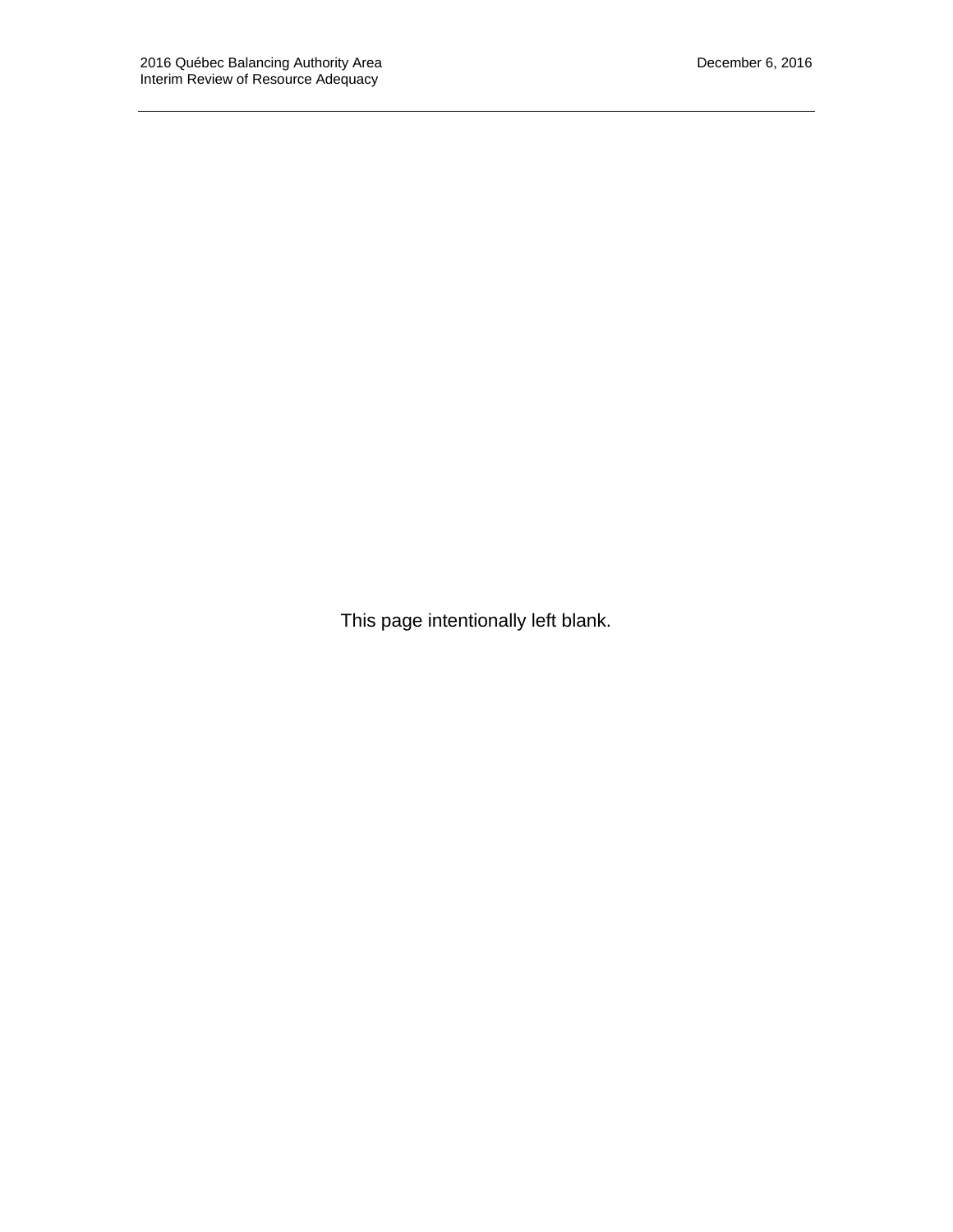## **1. EXECUTIVE SUMMARY**

The Québec Balancing Authority Area submits this assessment of resource adequacy to comply with the Reliability Assessment Program established by the Northeast Power Coordinating Council (NPCC). The guidelines for the review are specified in Appendix D of the NPCC Regional Reliability Reference Directory #1, "*Guidelines for Area Review of Resource Adequacy*".

This 2016 Interim Review of Resource Adequacy covers the study period from winter 2016-2017 through winter 2018-2019. Changes in assumptions since the last Comprehensive Review, and the impact of these changes on the overall reliability of the Québec electricity system, are highlighted therein.

The internal demand forecast has been revised downward since the last Comprehensive Review due mainly to a decrease in the expected load from the industrial and the residential sectors. Planned resources have been revised upward for 2016-2017 due to higher firm capacity import while resources for 2017-2018 and 2018-2019 are similar to those presented in the 2014 Comprehensive Review.

Results of this Interim Review show that the loss of load expectation (LOLE) for the Québec area is below the NPCC reliability criterion of not more than 0.1 day per year for all years of this assessment under the base case scenario and the high case scenario.

| <b>Winter</b><br><b>Peak</b> | <b>Base case scenario</b><br>(days / year) | High case scenario<br>(days / year) |
|------------------------------|--------------------------------------------|-------------------------------------|
| 2016-2017                    | 0.017                                      | 0.046                               |
| 2017-2018                    | 0.028                                      | 0.065                               |
| 2018-2019                    | 0.015                                      | 0.049                               |

## **Table 1 - Summary of LOLE Results**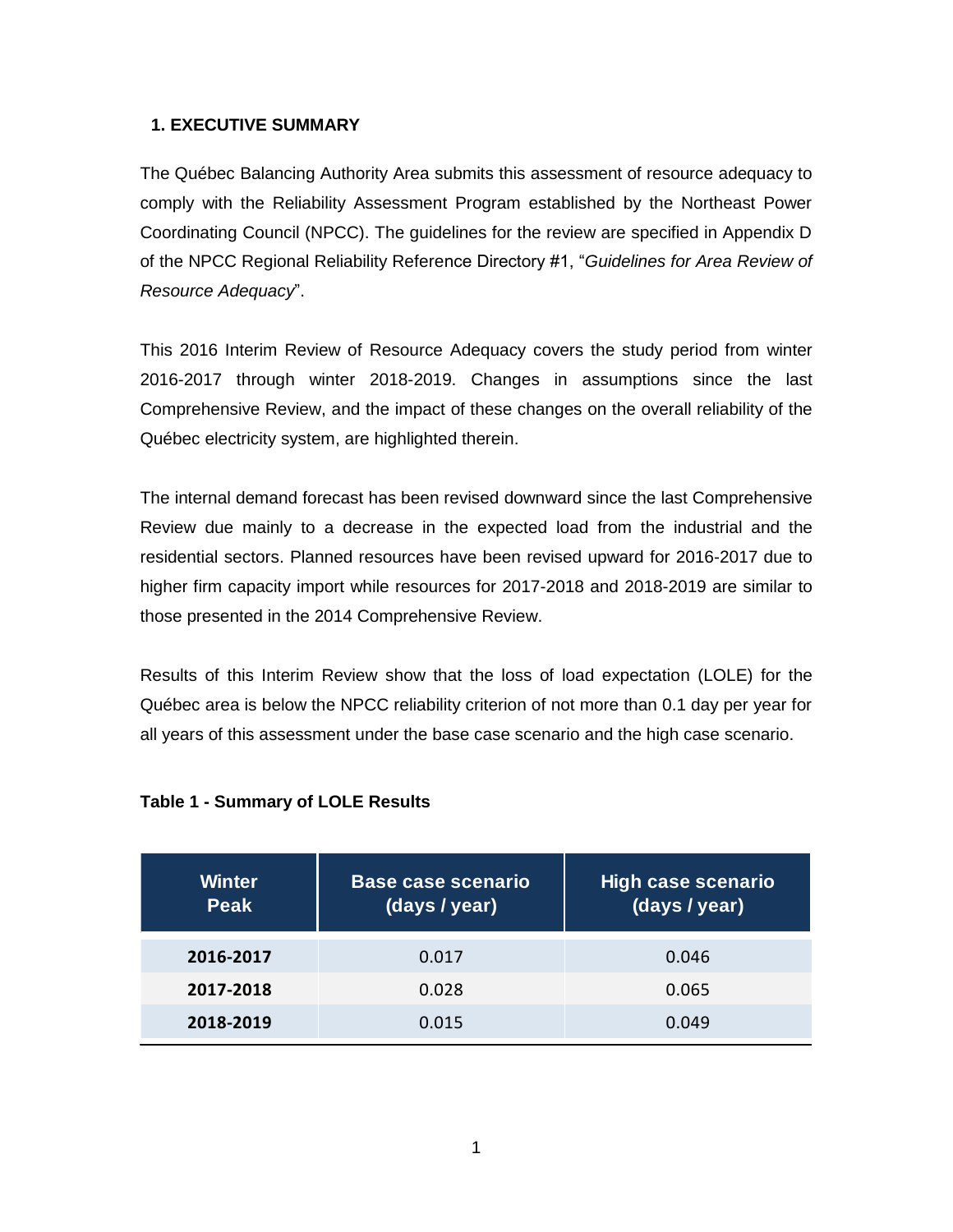## **2. INTRODUCTION**

This 2016 Interim Review is the second update of the 2014 Québec Balancing Authority Area Comprehensive Review of Resource Adequacy approved by the Reliability Coordinating Committee (RCC) in December 2014. This review covers the period from November 2016 through October 2019. The Québec Area is a winter peaking area with the peak load occurring generally in January. Major assumptions of this review are consistent with the Hydro-Québec Distribution (HQD) 2017-2026 Supply Plan, which was filed with the Québec Energy Board on November 1<sup>st</sup>, 2016.

### **3. ASSUMPTION CHANGES**

### **3.1 Base Case Demand Forecast**

The Québec area's peak load forecast over the period of this review has decreased in comparison to the load forecast presented in the 2014 Comprehensive Review. This reduction in the load is mainly attributed to a decrease in the expected demand from the industrial and the residential sectors. Table 2 below compares the peak load forecast between the two reviews.

## **Table 2 - Base Case Load Forecast Comparison (MW)**

| <b>Base case Scenario</b>  |                               |                                               |                   |  |  |
|----------------------------|-------------------------------|-----------------------------------------------|-------------------|--|--|
| Winter<br><b>Peak</b>      | 2016<br><b>Interim Review</b> | 2014<br><b>Comprehensive</b><br><b>Review</b> | <b>Difference</b> |  |  |
| 2016-2017                  | 38,856                        | 39,791                                        | $-935$            |  |  |
| 2017-2018                  | 38,880                        | 39,789                                        | $-909$            |  |  |
| 2018-2019                  | 38,578                        | 39,489                                        | $-911$            |  |  |
| <b>Average Growth Rate</b> | $-0.4%$                       | $-0.4%$                                       |                   |  |  |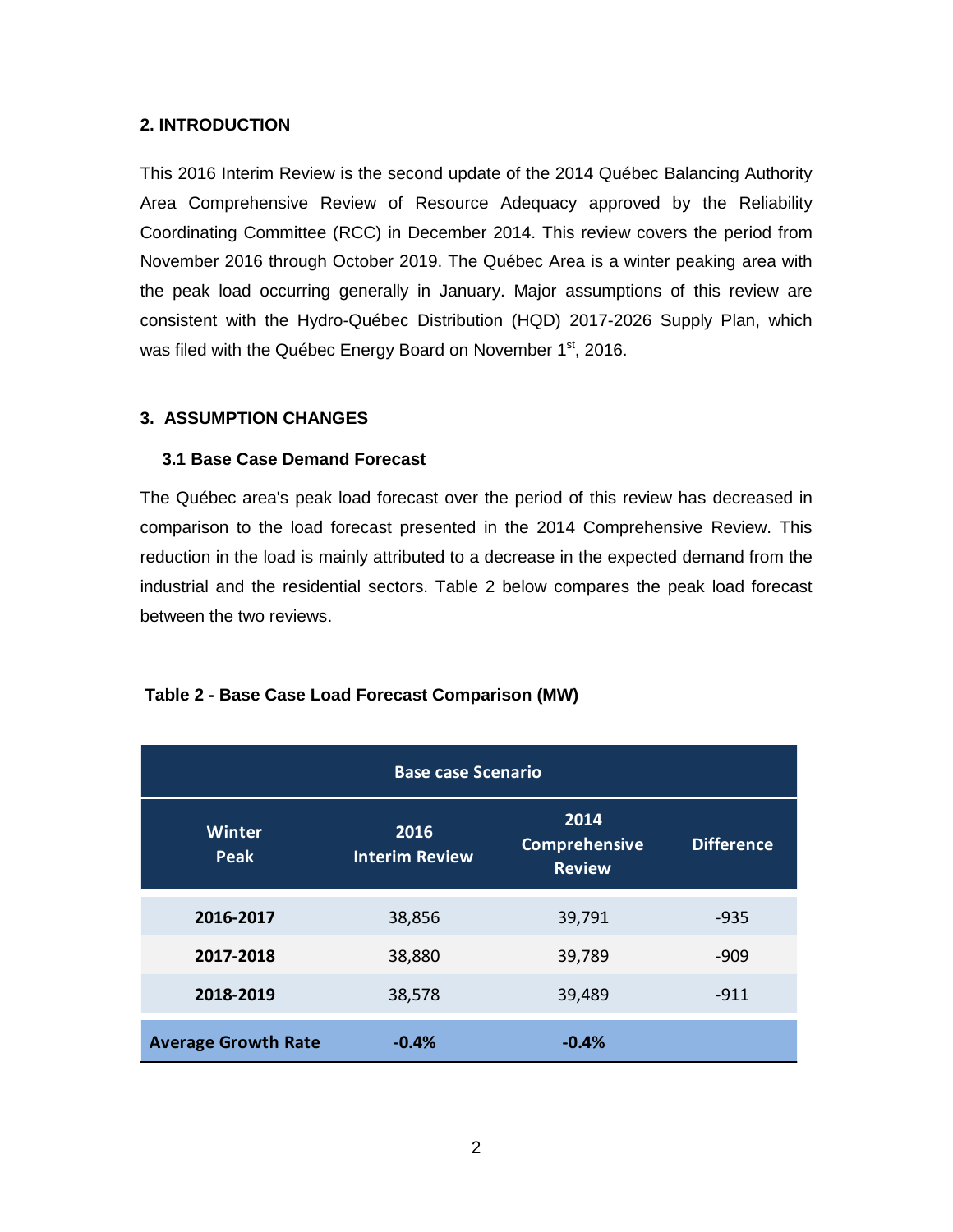## **3.1.1 Load Forecast Uncertainty**

Load forecast uncertainty is derived from the load sensitivity to weather conditions and the variation of economic and demographic variables affecting the load forecast. In this review, load forecast uncertainty has been revised upward in comparison to what was used in the last Comprehensive Review. This change reflects mostly the revision of weather uncertainty, which is based on historical data. Since the 2014 Comprehensive review, two cold winters (2014 and 2015) have been added to the simulated weather conditions.

| <b>Review of Resource Adequacy</b> | <b>Current year</b> | +1 year | +2 years |
|------------------------------------|---------------------|---------|----------|
|                                    |                     |         |          |
| <b>2016 Interim Review</b>         | 4.50%               | 4.65%   | 4.78%    |
|                                    |                     |         |          |
| 2014 Comprehensive Review          | 4.20%               | 4.48%   | 4.65%    |
|                                    |                     |         |          |
| <b>Difference</b>                  | 0.30%               | 0.17%   | 0.13%    |
|                                    |                     |         |          |

### **Table 3 - Load Forecast Uncertainty between the two Reviews**

## **3.2 High Case Demand Forecast**

The high case load forecast levels presented in Table 4 have a 10% probability of being exceeded. When simulating LOLE for the high case scenario, the load forecast uncertainty is limited to weather conditions.

# **Table 4 - High Case Load Forecast Comparison (MW)**

| <b>High case Scenario</b>  |                               |                                               |                   |  |  |
|----------------------------|-------------------------------|-----------------------------------------------|-------------------|--|--|
| Winter<br>Peak             | 2016<br><b>Interim Review</b> | 2014<br><b>Comprehensive</b><br><b>Review</b> | <b>Difference</b> |  |  |
| 2016-2017                  | 39,788                        | 41,011                                        | $-1,223$          |  |  |
| 2017-2018                  | 39,953                        | 41,170                                        | $-1,218$          |  |  |
| 2018-2019                  | 39,803                        | 41,118                                        | $-1,315$          |  |  |
| <b>Average Growth Rate</b> | 0.0%                          | 0.1%                                          |                   |  |  |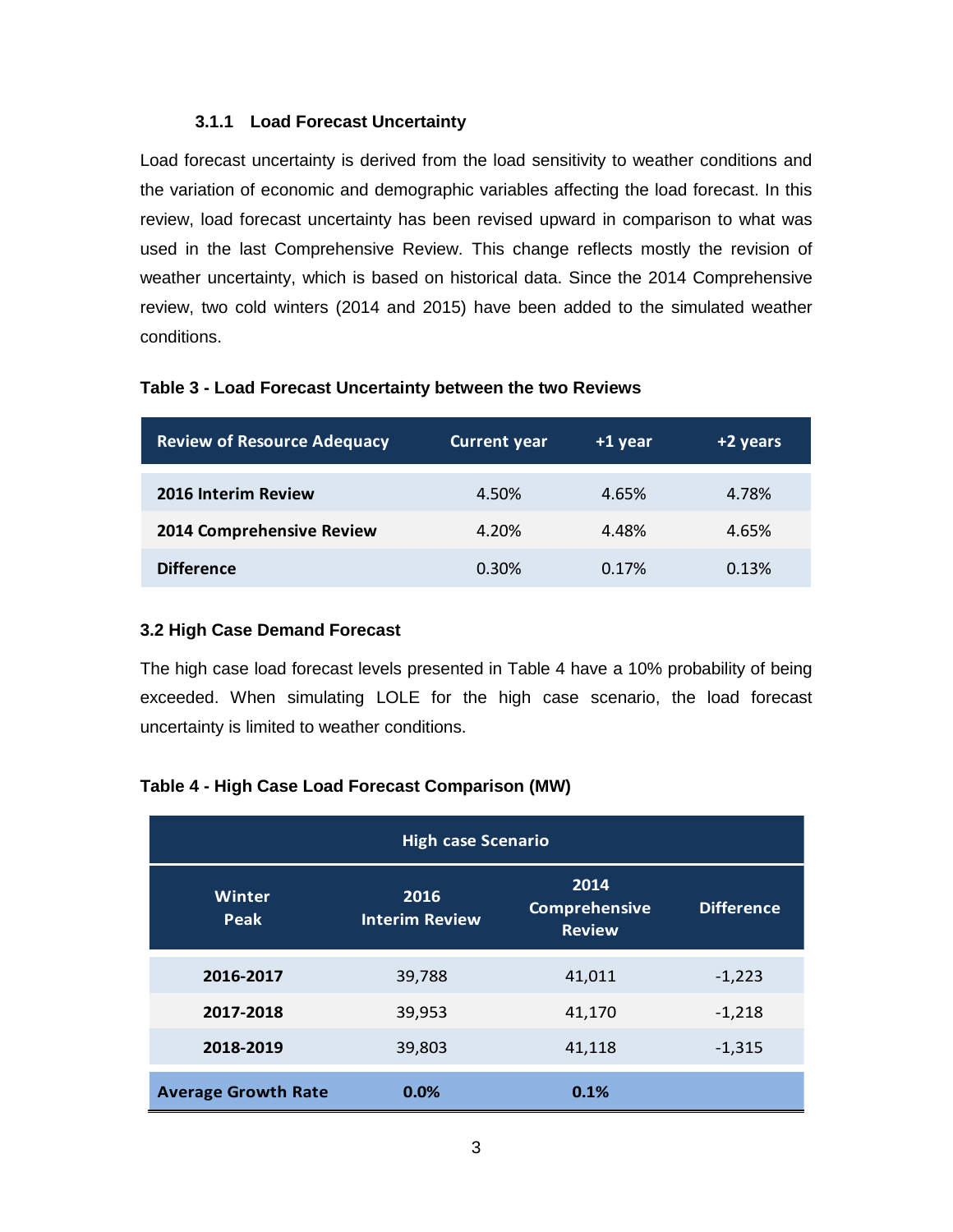## **3.3 PLANNED RESOURCES**

In this review, planned resources are consistent with the most recent updates of available capacity data in the area. Planned resources have been revised upward for 2016-2017 while resources for 2017-2018 and 2018-2019 are similar to those presented in the last Comprehensive Review. The differences in planned resources since the 2014 Comprehensive review are mainly explained by:

- Higher firm capacity import due to a new capacity sharing agreement between Québec and Ontario (500 MW for winter 2016-2017);
- The reduction of expected interruptible load (-150 MW for winter 2016-2017);

| Winter<br>Peak | 2016 Interim<br><b>Review</b> | 2014 Comprehensive<br><b>Review</b> | <b>Difference</b> |
|----------------|-------------------------------|-------------------------------------|-------------------|
| 2016-2017      | 45,095                        | 44,710                              | 386               |
| 2017-2018      | 45,132                        | 45,169                              | -37               |
| 2018-2019      | 45,227                        | 45,268                              | $-42$             |

#### **Table 5 - Planned Resources Comparison (MW)**

### **4. LOLE RESULTS**

#### **4.1 Base Case Demand Scenario**

Results shown in Table 6 indicate that the Québec Area will meet the NPCC resource adequacy criterion that requires a loss of load expectation value not more than one day per ten years or 0.1 day per year for all the years covered by this review. In comparison to the LOLE values of the 2014 Comprehensive Review, these LOLE values are lower mostly due to load forecast decrease.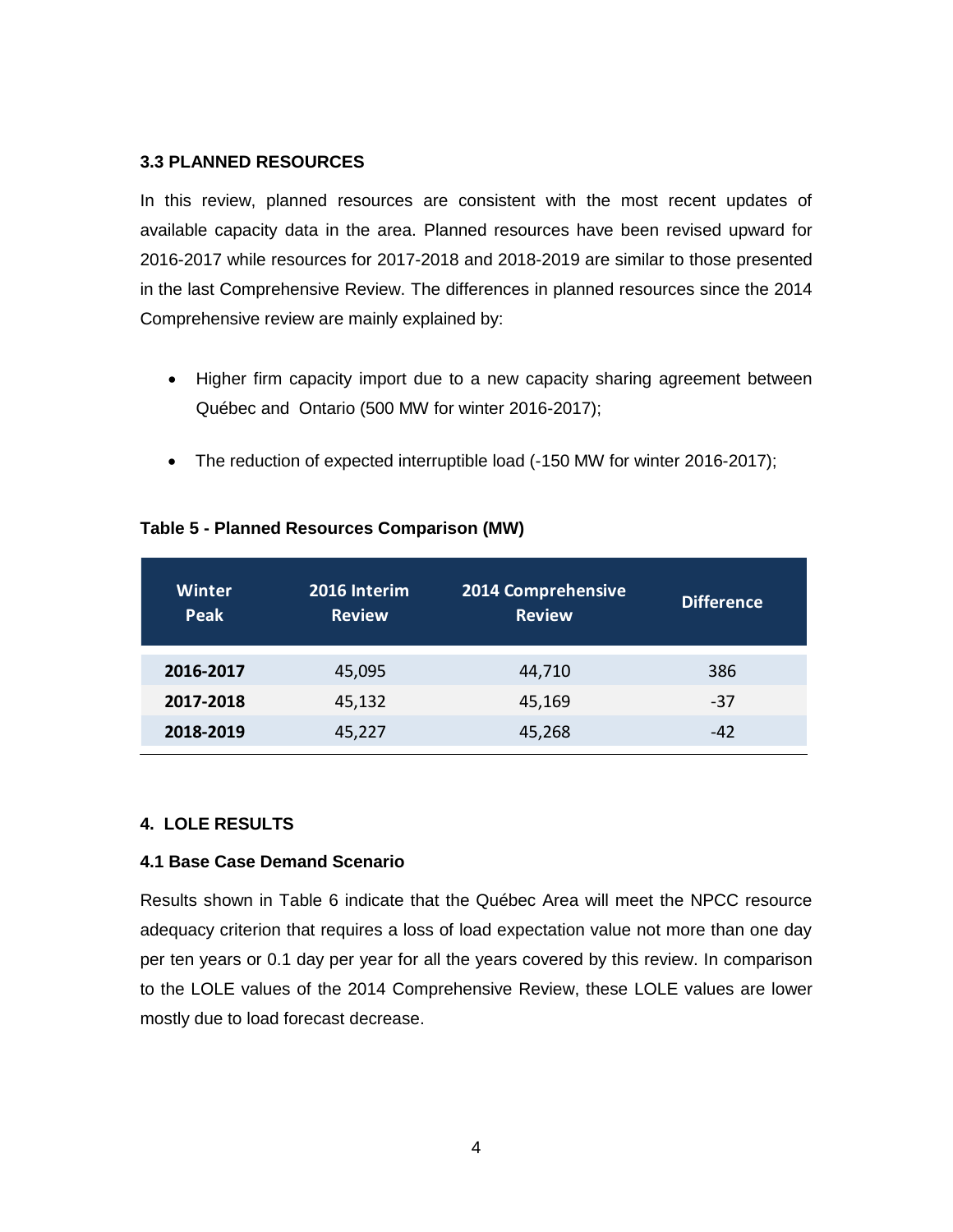|                              | <b>Planned Reserve</b><br>(MW)                                                    |       | <b>LOLE</b><br>(Day / year)             |                                        |
|------------------------------|-----------------------------------------------------------------------------------|-------|-----------------------------------------|----------------------------------------|
| <b>Winter</b><br><b>Peak</b> | 2014<br>2016<br>Comprehensive<br><b>Interim</b><br><b>Review</b><br><b>Review</b> |       | 2016<br><b>Interim</b><br><b>Review</b> | 2014<br>Comprehensive<br><b>Review</b> |
| 2016 / 2017                  | 6,239                                                                             | 4,918 | 0.017                                   | 0.086                                  |
| 2017 / 2018                  | 6,253                                                                             | 5,380 | 0.028                                   | 0.071                                  |
| 2018 / 2019                  | 6,649                                                                             | 5,779 | 0.015                                   | 0.068                                  |

#### **Table 6 - Planned Reserve and LOLE Results**

The Québec Balancing Authority Required Reserve Margin is determined by using the NPCC resource adequacy criterion which requires that the loss of load expectation (LOLE) due to resource deficiencies shall be not more than 0.1 day per year. For this review, results show that the Required Reserve Margins of the Québec area range from 12.0 percent for the 2016-2017 winter period to 12.9 percent for the winter 2018-2019. These Required Reserve Margins are similar to those presented in the 2014 Comprehensive Review.

| Table 7 - Required Reserve Margins at NPCC Criterion (LOLE = 0.1 days/year) |  |
|-----------------------------------------------------------------------------|--|
|-----------------------------------------------------------------------------|--|

|                              | <b>Required Reserve (MW)</b>            |                                        | <b>Required Reserve (%)</b>             |                                               |                            |
|------------------------------|-----------------------------------------|----------------------------------------|-----------------------------------------|-----------------------------------------------|----------------------------|
| <b>Winter</b><br><b>Peak</b> | 2016<br><b>Interim</b><br><b>Review</b> | 2014<br>Comprehensive<br><b>Review</b> | 2016<br><b>Interim</b><br><b>Review</b> | 2014<br><b>Comprehensive</b><br><b>Review</b> | <b>LOLE</b><br>(Days/year) |
| 2016 / 2017                  | 4,664                                   | 4,758                                  | 12.0%                                   | 12.0%                                         | 0.100                      |
| 2017 / 2018                  | 4,858                                   | 4,920                                  | 12.5%                                   | 12.4%                                         | 0.100                      |
| 2018 / 2019                  | 4,974                                   | 5,049                                  | 12.9%                                   | 12.8%                                         | 0.100                      |

#### **4.2 High Case Demand Scenario**

Results shown in Table 8 indicate that under the high case demand scenario, the Québec area would also meet the NPCC resource adequacy criterion for all the years